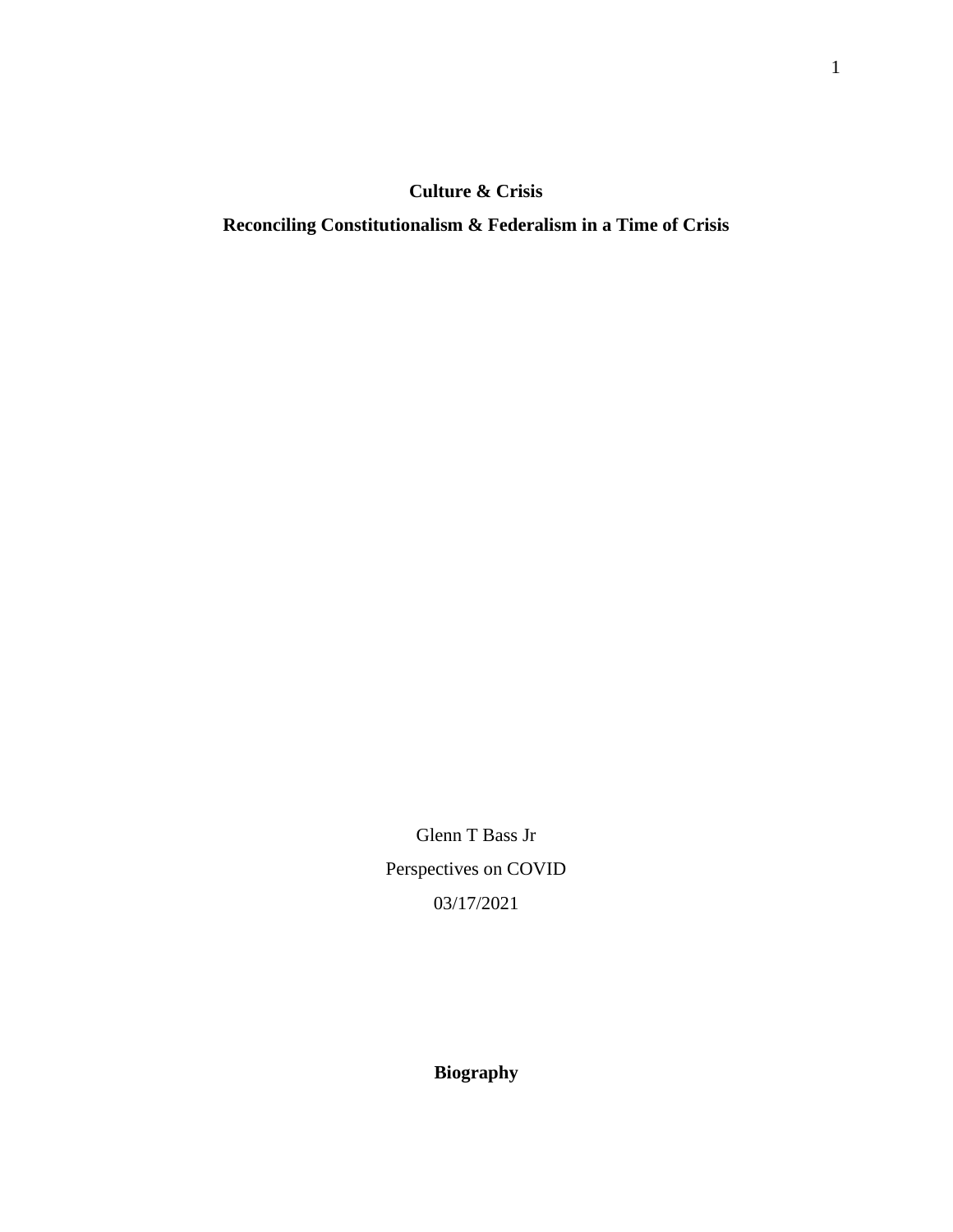As a South Carolina native, my beginnings were in Charleston County. I was raised and taught lessons from the small-town scenario of Hollywood, South Carolina. I moved to Montgomery County, Maryland and attended Paint Branch High School. After high school, I joined the United States Army as an Infantryman and deployed representing OEF/OND. My collegiate education started at the age of 21 where Liberty University has given me a stellar education receiving my Baccalaureate and Dual-Master's degrees, respectively. Currently I am a doctoral candidate in the PhD program for Criminal Justice. I have received numerous collegiate achievements and awards that reflect the Dean's List and The Society for Collegiate Leadership and Achievement. I was awarded membership into the International Association of Crime Analysts in 2018. My law enforcement career has spanned a plethora of positions from being a special police officer, investigator, investigation/compliance, federal police officer and personnel security.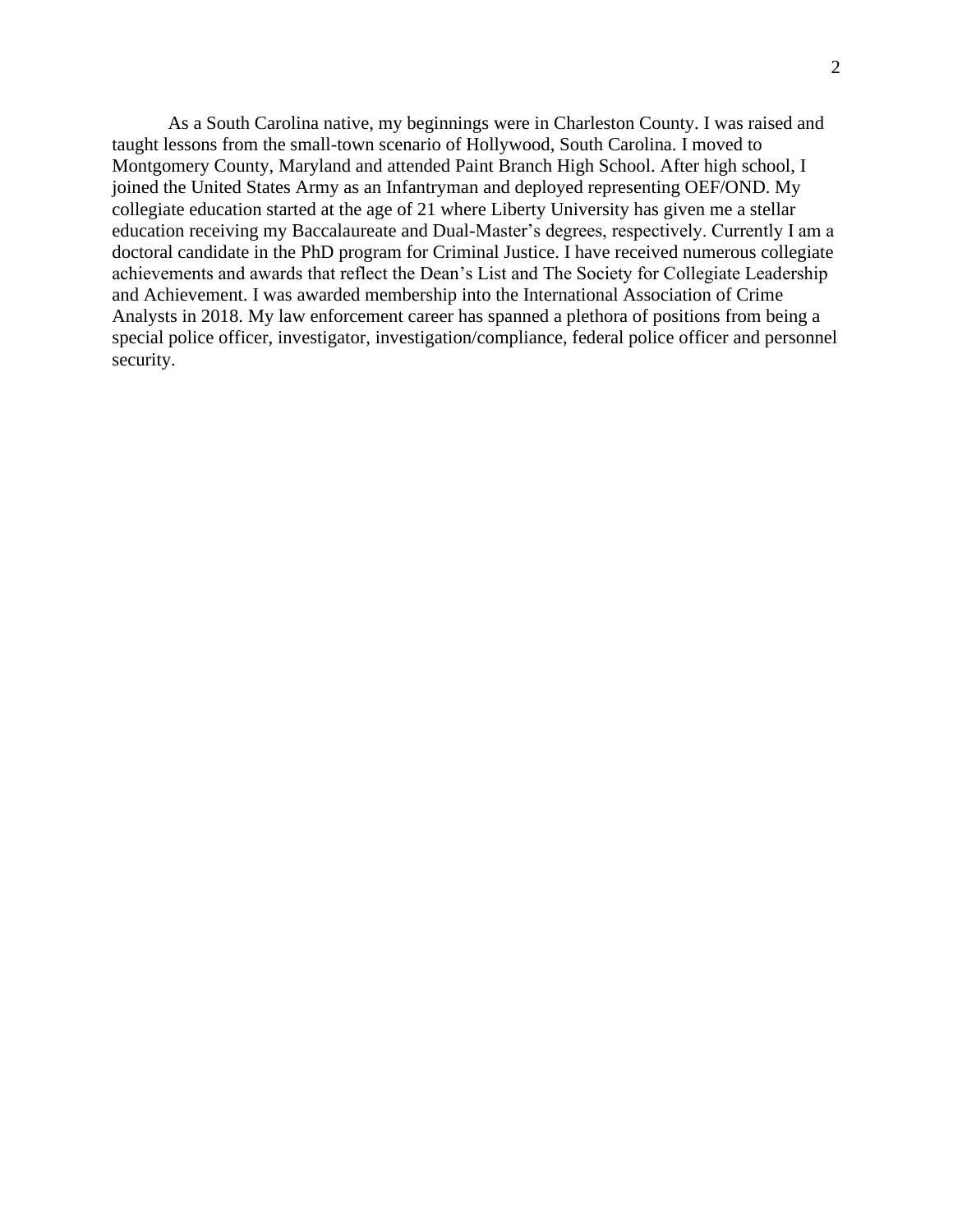#### Abstract

The purpose of this paper is to delve further into the topic of Culture  $\&$  Crisis: Reconciling Constitutionalism & Federalism in a Time of Crisis through Liberty University's Helms School of Government & Journal of Statesmanship & Public Policy. The United States of America is currently under siege by the COVID-19 virus. This virus has steadily killed hundreds of individuals and consequently nearly shutdown the American socio-economic system. Through a constitutional government and federal principles, the executive functions have been able to address this time of crisis. However, there are different views referencing exactly how to address the needs of our nation during this time of crisis. This threat to public health is perceived differently by the Republican and Democratic parties. Democrats have been viewed as trying to present the severity of the situation, in terms of health, finances, and safety. The Republicans are viewed as presenting information that does not demonstrate such a severity of the situation; however, they do understand the perceived threats which have invoked several governmental functions (e.g., relief funds, unemployment insurance). These views can be skewed, as Republicans and Democrats, as they live in different counties which have been impacted differently by the COVID-19 virus. Tensions have been on the rise due to this phenomenon which can be handled efficiently through the execution of deliberative constitutionalism. These issues and more will be discussed further.

*Keywords*: deliberative constitutionalism, culture, crisis, federalism, COVID-19, republican, democrat, federal, principles, public health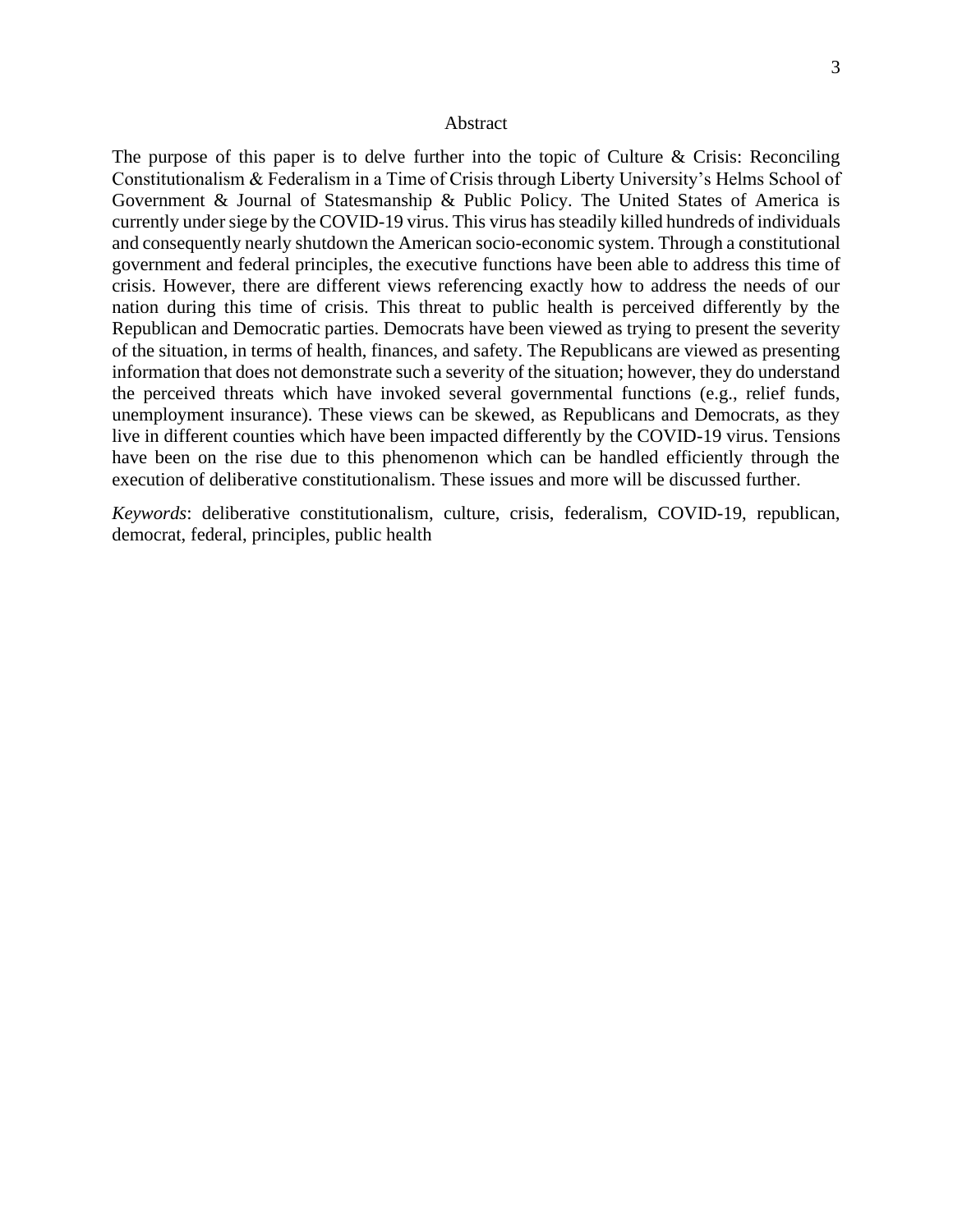# **Introduction**

Vaccines, quarantine, facemasks, and social distancing have been the general themes within the fiscal year of 2020. What started off as global flu, made its way into the United States of America and completely dismantled the American economy. As of 26 March, there were more than 470,000 confirmed cases of COVID-19 around the world and more than 20,000 deaths, touching every continent save Antarctica<sup>1</sup>. Analysts stated that we should have seen this coming however, what was explained as simple flu exploded into a pandemic virus. The deadly nature of this coronavirus can be explained simply as an infection of the host (e.g., human) which turns this individual into a cellular factory to manufacture more viruses…our interconnected global economy both help spread new infectious diseases<sup>2</sup>. One of the greatest threats to global public health in over 50 years has caused the executive function to act. Several different principles have facilitated the executive office functions; however, the Republicans and Democrats have had to review health, finances, and the safety of our society. The perceived threats were undervalued, and economic functionality has been in dire need of assistance.

# **Literature Review and Analysis**

A literature review presents a research topic through scholarly articles, books, or other research resources. Deliberative constitutionalism can be summarized as the incorporation of democratic theories that will further present a constitutional practice and discipline. Kong and Levy claim that a constitution's overriding objective should be to create an institutional framework for rigorous…public deliberation that helps a polity work through specific social controversies<sup>3</sup>. In the article, *The deliberative constitutionalism debate and republican way forward* by Donald Bello Hutt, the author details deliberative constitutionalism and states presently and overall limitations amongst the current literature. The author delineates RDC to describe three key elements such as republicanism, constitutional matters, and deliberative representation. These matters that are expounded upon, by constitutionalists, see constitutional democracies as legal and political phenomena whose creation, interpretation, and change ought to be guided by deliberation, reasoning, and justification, thus strengthening the legitimacy and discursive correctness of the legal systems to which they grant validity<sup>4</sup>. The current political climate suggests that our society does not have the proper instrumentation to protect the necessary freedoms that are guaranteed from our constitutional orders. Such a process ought to include the participation of citizens and it must account for representative institutions as normatively valuable<sup>5</sup>. In the report *Deliberative Democracy and Constitutional Review* by Christopher F. Zurn, the author delves into the means of explaining how the execution of legislation underlies several recent controversies in the philosophy of law and broader public debates…the traditional justification of judicial review as a counter-majoritarian institution

<sup>1</sup> Walsh, B. (2020, March 25). *COVID-19: The History of Pandemics*. Retrieved from BBC: Future: https://www.bbc.com/future/article/20200325-covid-19-the-history-of-pandemics

<sup>2</sup> *Ibid.*

<sup>3</sup> Kong, H. L., & Levy, R. (2018, October). *Deliberative Consitutionalism*. Retrieved from Oxford Handbooks Online: Scholarly Research Reviews: https://www.oxfordhandbooks.com/view/10.1093/oxfordhb/9780198747369.001.0001/oxfordhb-9780198747369-e-40

<sup>4</sup> Hutt, D. B. (2020). The deliberative constitutionalism debate and a republican way forward. *An International Journal of Legal and Political Thought*, 1-21.

<sup>5</sup> *Ibid.*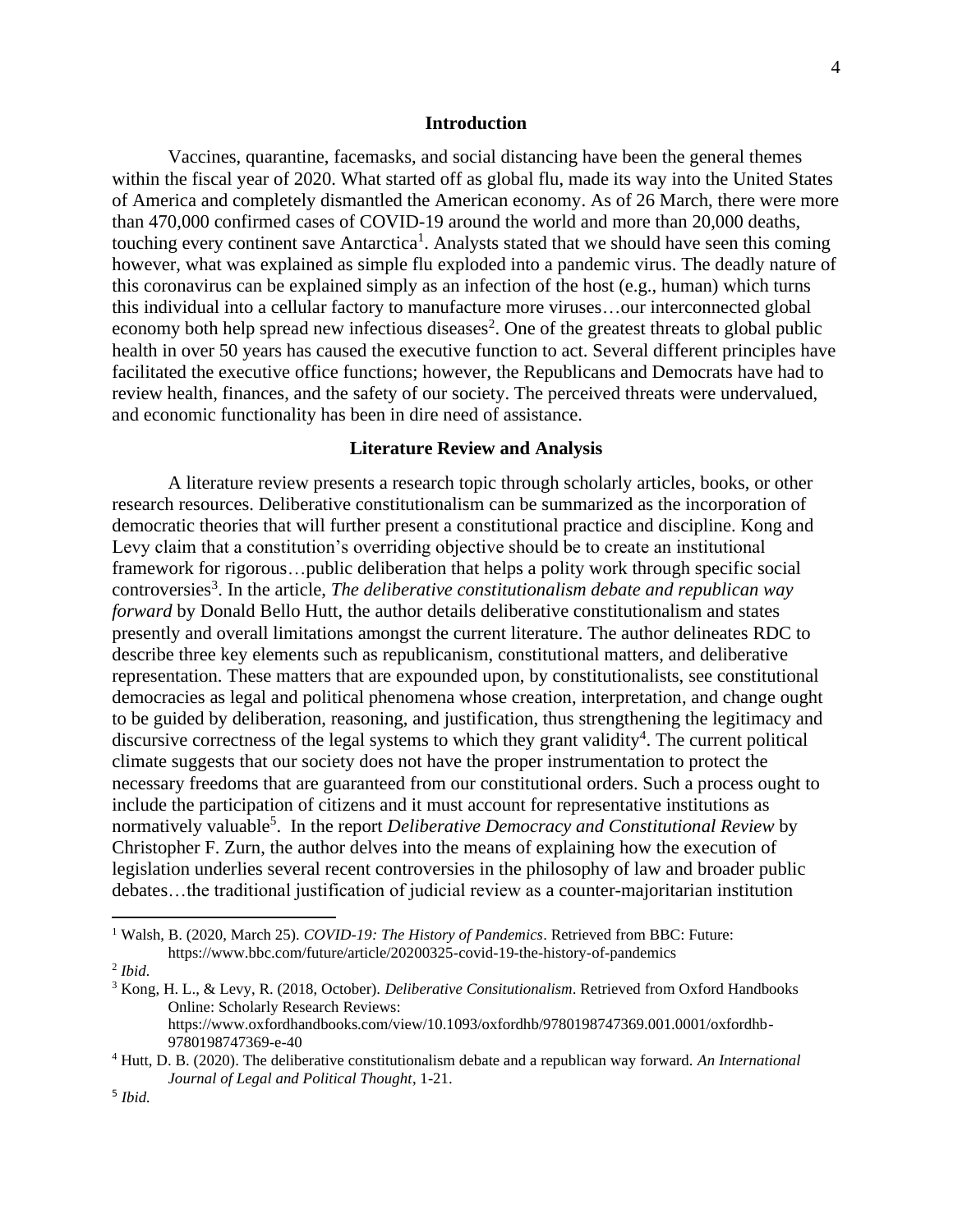assumes a particular vision of what democracy is and what it should aspire to be<sup>6</sup>. Judicial standards that are found in the Constitution automatically present a democratic process that can be further evaluated once individual civil liberties have autonomy. At the very least, we need a good account of the difference between formally organized and governmentally institutionalized public arenas of debate and informal, non-institutionalized, and heterogeneous areas of debate<sup>7</sup>.

Between republicans and democrats, the constitutional orders have been derived to address a nationwide pandemic (e.g., coronavirus). However, each side views this public health crisis differently. Alec Tyson reports that more than eight-in-ten Democrats and those who lean toward the Democratic Party (85%) say the coronavirus is a major threat to the health of the U.S. population<sup>8</sup> while republicans see this disease to be a minor threat to public health. There was a surge in COVID-19 cases in May 2020 which caused a negative economic response. This effect has been seen not only from the low class but has affected the middle and upper class as well. Still partisanship matters…Democrats remain much more likely than Republicans to view the coronavirus as a major threat to their personal health regardless of whether they live in counties that have experienced high, medium, or low impacts from the outbreak<sup>9</sup>. The coronavirus has caused the American people great suffering. Like the events that led up to September  $11<sup>th</sup>$ , President Trump and his Administration missed multiple opportunities to protect the American people from this deadly pathogen. Instead of recognizing the danger and confronting it head-on<sup>10</sup> the severity of this pathogen had led to the further transmission and even death of human life. This crisis could have been handled differently in its infancy, if the intelligence gathering community, provided clear and consistent guidelines for a proper response. Once the pandemic began spreading in the United States, the President's failure to lay out clear, consistent guidelines for cities, states, businesses, and school districts to control the spread of COVID-19 created widespread confusion and chaos $11$ .

# **Discussion and Biblical Worldview**

In the Bible, there are numerous stories regarding a crisis, however, it is very hard to distinguish accurately stories that depict such an issue regarding constitutionalism and federalism. Some comparable qualities can be found within the story of Daniel in the Lion's Den. In the story of Daniel in the Lion's Den, King Darius was a ruler over Babylon and Daniel was one of his lead advisors. Some of the followers did not like Daniel so there was a plan put together to get rid of him. There was a law created that if anyone worships any other gods, other than the king, they would be placed into the Lion's Den to starve and be eaten by the lion. A stone was brought and placed over the mouth of the den, and the king sealed it with his own

<sup>6</sup> Zurn, C. F. (2020, December 24). *Deliberative Democracy and Consitutional Review*. Retrieved from PGRIM: http://www.pgrim.org/philosophersannual/pawebarts/zurnb.htm

<sup>7</sup> *Ibid.*

<sup>8</sup> Tyson, A. (2020, July 22). *Republicans remain far less likely than Democrats to view COVID-19 as a major threat to public health*. Retrieved from FACTTANK: News in the Numbers: https://www.pewresearch.org/facttank/2020/07/22/republicans-remain-far-less-likely-than-democrats-to-view-covid-19-as-a-major-threat-topublic-health/

<sup>9</sup> *Ibid.*

<sup>10</sup> DNC. (2020, December 24). *Protecting Americans And Recovering From The COVID-19 Pandemic*. Retrieved from Democratic National Committee: https://democrats.org/where-we-stand/party-platform/protectingamericans-and-recovering-from-the-covid-19-pandemic/

<sup>11</sup> *Ibid.*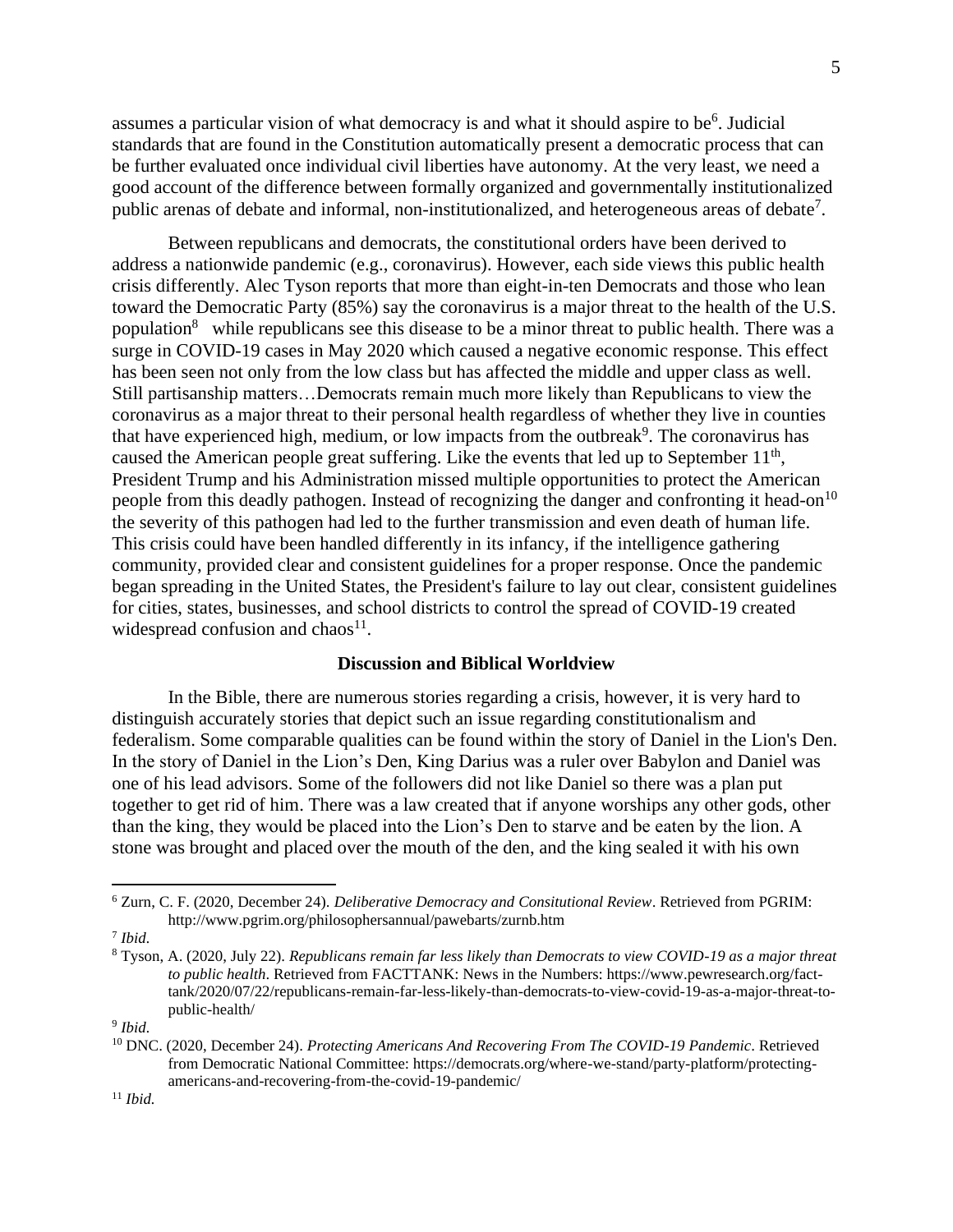signet ring and with the rings of his nobles so that Daniel's situation might not be changed<sup>12</sup>. After Daniel heard this law, his beliefs in the Lord did not waiver. The king started to have terrible dreams and ran to Daniel and asked if God can protect him. My God sent his angel, and he shut the mouth of the lions. They have not hurt me, because I was found innocent in his sight. Nor have I ever done any wrong before you, O king<sup>13</sup>. After being falsely accused and arrested King Darius ordered those men who led him to this conclusion to be tossed into the lion's den for death. This led the King to believe and hold reverence to God. Like the coronavirus, statesman identified a possible pathogenic flu that could grow to be problematic. Others thought this was too farfetched and through the idea into a 'lion's den'. Suddenly, the coronavirus has exploded which caused a global response that we were not prepared for. The king (e.g., president of the United States) has gone through great lengths to protect his kingdom (e.g., United States of America) through social precautions however there were still issues. The vaccination has been thought to seal this issue, however, there are still deaths. We should ask GOD for guidance through prayer referencing this crisis.

Federalism can be summarized as a governmental system that is primarily controlled by two levels. Constitutionalism is the idea…that government can and should be legally limited in its powers, and its authority or legitimacy depends on its observing these limitations<sup>14</sup>. Through federalism and constitutionalism, a constitutional theory has derived several advances towards legal reasoning and the overall development of lawmaking procedures. These laws must have provided justification for constitutional ongoing deliberation in representative institutions<sup>15</sup>. Referencing the crisis, the response procedures for global health pandemics have been seen before in examples such as Ebola. The United States always seems to be behind in terms of our executive functions. There always seems to be a lack of communication, intelligence gathering, or vaccination procurement during such a crisis. Understanding constitutionalism as something more than a limitation of political power, as traditional accounts…constitutionalists' concern for safeguarding fundamental liberties<sup>16</sup>.

The coronavirus has affected millions. The internet has become a viable tool for communication between businesses, however, with the increase in broadband infrastructure policies have had to be adjusted. Democrats will take action to prevent states from blocking municipalities…from building publicly owned broadband networks and increase federal support for municipal broadband<sup>17</sup>. There have been other public health pandemics that required a global response. There has always been some form of sabotage in terms of a vaccine to slow down this crisis. These global health emergencies have cost thousands of lives and unfortunately, the President-elect refused to work with our partners to identify and coordinate the manufacture of potential vaccines; cut CDC and State Department programs for early identification of infectious

<sup>&</sup>lt;sup>12</sup> Daniel 6:17-18, The New International Version

<sup>13</sup> *Ibid.*

<sup>14</sup> SEP. (2017, December 20). *Consitutionalism*. Retrieved from Stanford Encyclopedia of Philosophy: https://plato.stanford.edu/entries/constitutionalism/

<sup>15</sup> Hutt, D. B. (2020). The deliberative constitutionalism debate and a republican way forward. *An International Journal of Legal and Political Thought*, 1-21.

<sup>16</sup> *Ibid.*

<sup>17</sup> DNC. (2020, December 24). *Protecting Americans And Recovering From The COVID-19 Pandemic*. Retrieved from Democratic National Committee: https://democrats.org/where-we-stand/party-platform/protecting-americansand-recovering-from-the-covid-19-pandemic/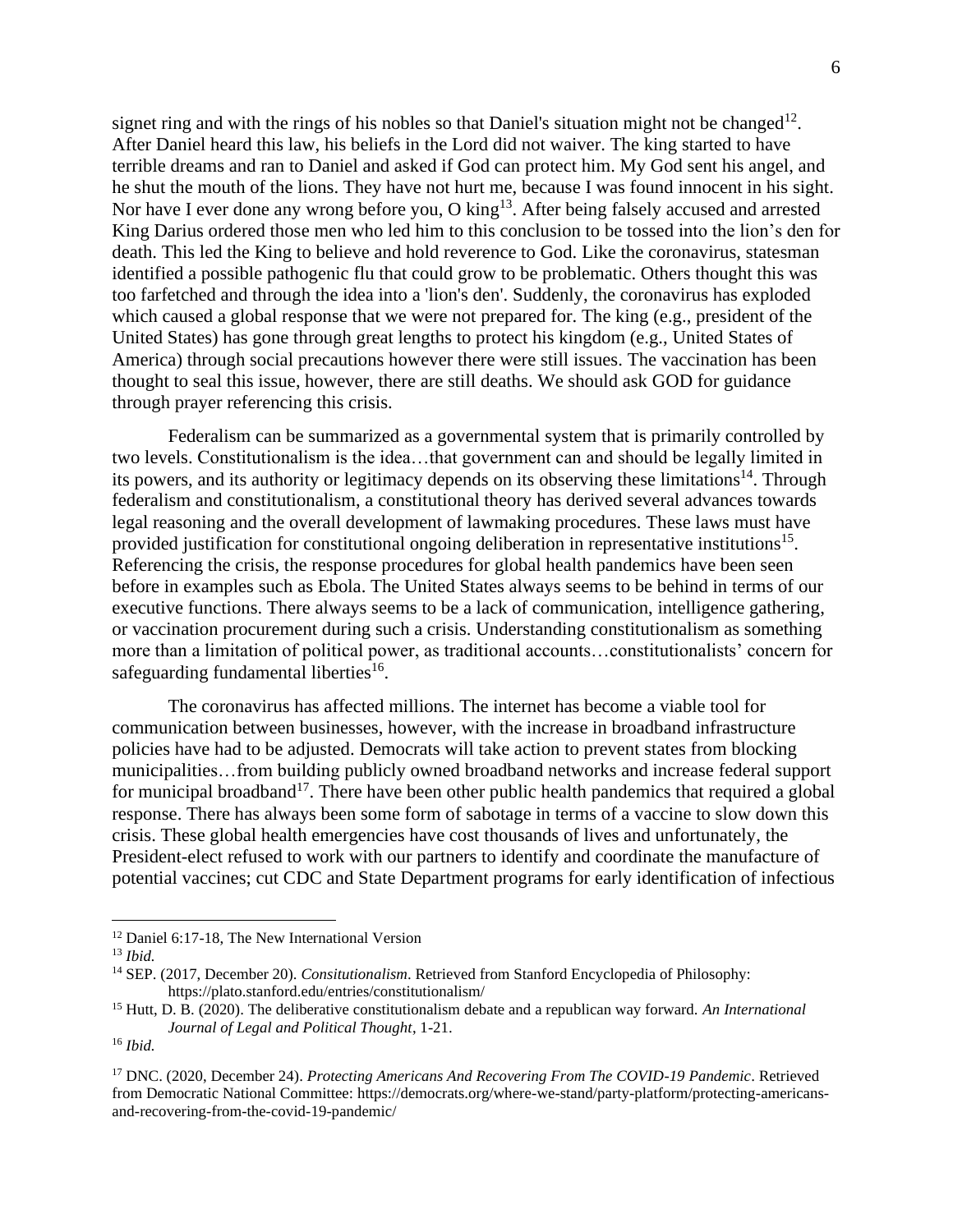pathogens<sup>18</sup>. These bureaucratic issues have often been deliberated as high as the U.S. Supreme Court. Statesman have implemented such changes to overall strategies for the purposes of a global health epidemic, however, concerning the executive, it is at least more accountable to the electorate than the judiciary and so concerns about paternalistic review might favor some forms of executive review<sup>19</sup>. An example of such an executive review would be the creation of the vaccination and further dissemination of the vaccination process. When there is a vaccination created for a pathogen, medical companies start tests. During prior epidemics companies like Pfizer, Johnson & Johnson, and Moderna has created a means to deal with these pathogens. Congress and the Senate often must endure stringent discussions involving the economic stipulations of affording such a vaccination. These discussions are typically seen in candidate races or even on the mass media outlets such as CNN.



Alec Tyson, *Even in hard-hit counties, Democrats are significantly more likely than Republicans to see the coronavirus as a major threat to their personal health*, Washington DC, assessed July 22, 2020, https://www.pewresearch.org/fact-tank/2020/07/22/republicans-remainfar-less-likely-than-democrats-to-view-covid-19-as-a-major-threat-to-public-health/

<sup>18</sup> *Ibid.*

<sup>19</sup> Zurn, C. F. (2020, December 24). *Deliberative Democracy and Consitutional Review*. Retrieved from PGRIM: http://www.pgrim.org/philosophersannual/pawebarts/zurnb.htm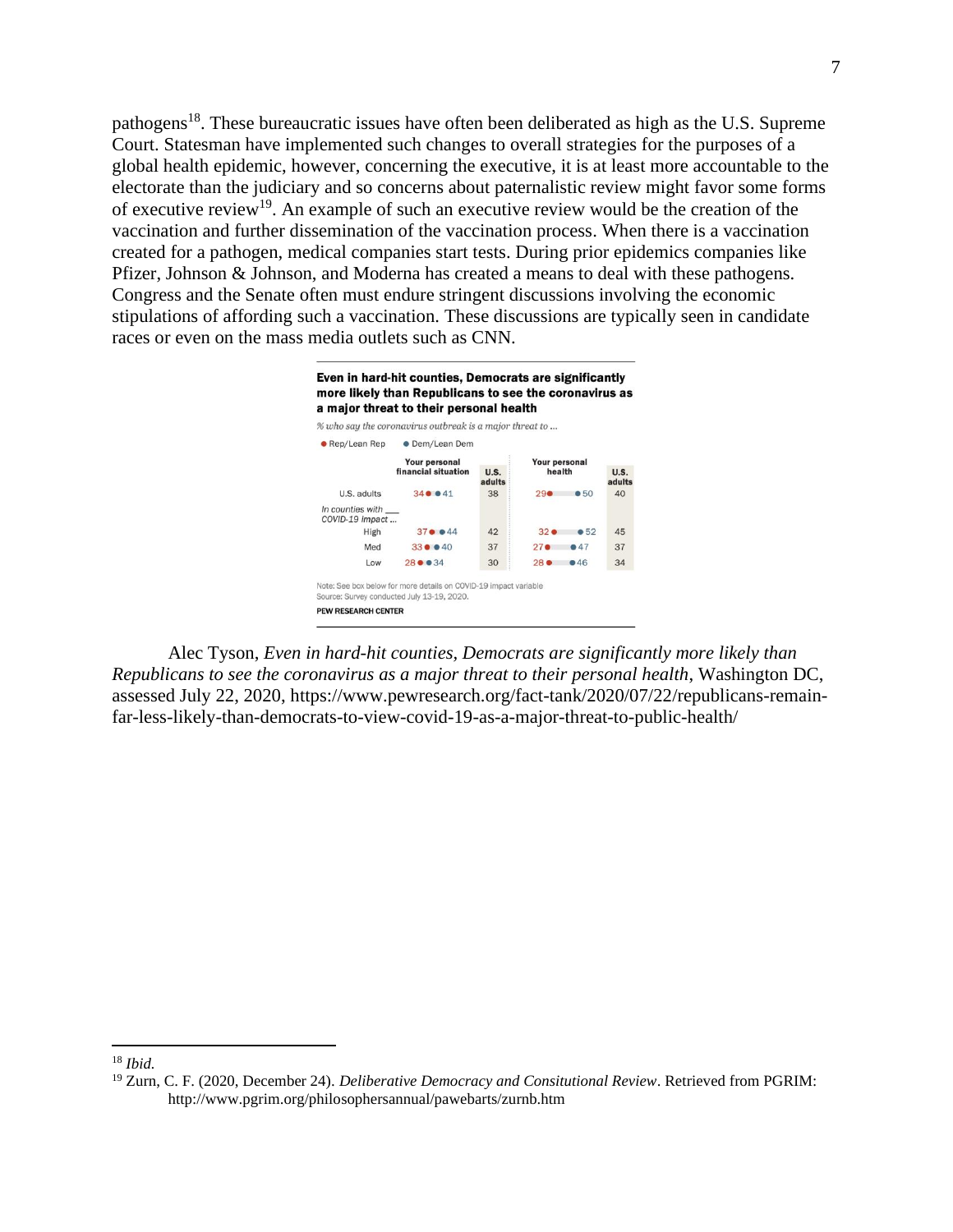# Partisans express similar levels of concern about COVID-19's impact on the economy, but differ in views of threat to public and personal health

% who say the coronavirus outbreak is a major threat to ...

| The U.S. economy                                                         | Rep/<br><b>Lean Rep</b> | Dem/<br><b>Lean Dem</b><br>84 00 88 | U.S.<br>adults<br>86 |
|--------------------------------------------------------------------------|-------------------------|-------------------------------------|----------------------|
| The health of the U.S.<br>population as a whole                          | 46 ●                    | $\bullet$ 85                        | 67                   |
| Your personal health                                                     | •50<br>29 €             |                                     | 40                   |
| Your personal<br>financial situation                                     | $34 \bullet 41$         |                                     | 38                   |
| Source: Survey conducted July 13-19, 2020.<br><b>PEW RESEARCH CENTER</b> |                         |                                     |                      |

Alec Tyson, *Partisans express similar levels of concern about COVID-19's impact on the economy, but differ in views of a threat to the public and personal health*, Washington DC, assessed July 22, 2020, https://www.pewresearch.org/fact-tank/2020/07/22/republicans-remainfar-less-likely-than-democrats-to-view-covid-19-as-a-major-threat-to-public-health/

# **Conclusion**

The coronavirus started off merely as a blip on the radar. A substance, known as a pathogen, that has transformed into a global health pandemic. Congress and the Senate began to gather intelligence from our federal organizations (e.g., CDC) to find that the coronavirus had spread at such a rapid rate that unfortunately to stop further absorption into our society, the United States of America has been virtually shut down. This public health crisis has led to economic dysfunction, to the extent that, even using a public restroom must be considered during social distancing. Republicans and Democrats both understand that the coronavirus needs to be properly handled, however, they differ on how extensive the damage is to the United States of America. The average taxpayer sees thousands of lives lost and unemployment increases. There are now two rounds of relief funds that have been issued to the governing public, but citizens still struggle every day to make ends meet. The Constitution was derived to ensure that life, liberty, and the pursuit of happiness are upheld. In terms of a public health crisis the consideration of health, finances, and safety is reviewed. The coronavirus is no longer a perceived threat, but a reality, and the United States was not prepared once again for a threat within our national borders. In my professional opinion, deliberative constitutionalism is a failed concept as there are no adequate provisions referencing emergency management. The purpose of this concept was to outline judicial standards, civil liberties, and autonomy. If the executive function wants to incorporate such, there need to be conjoined efforts from both the Republican and Democratic institutions.